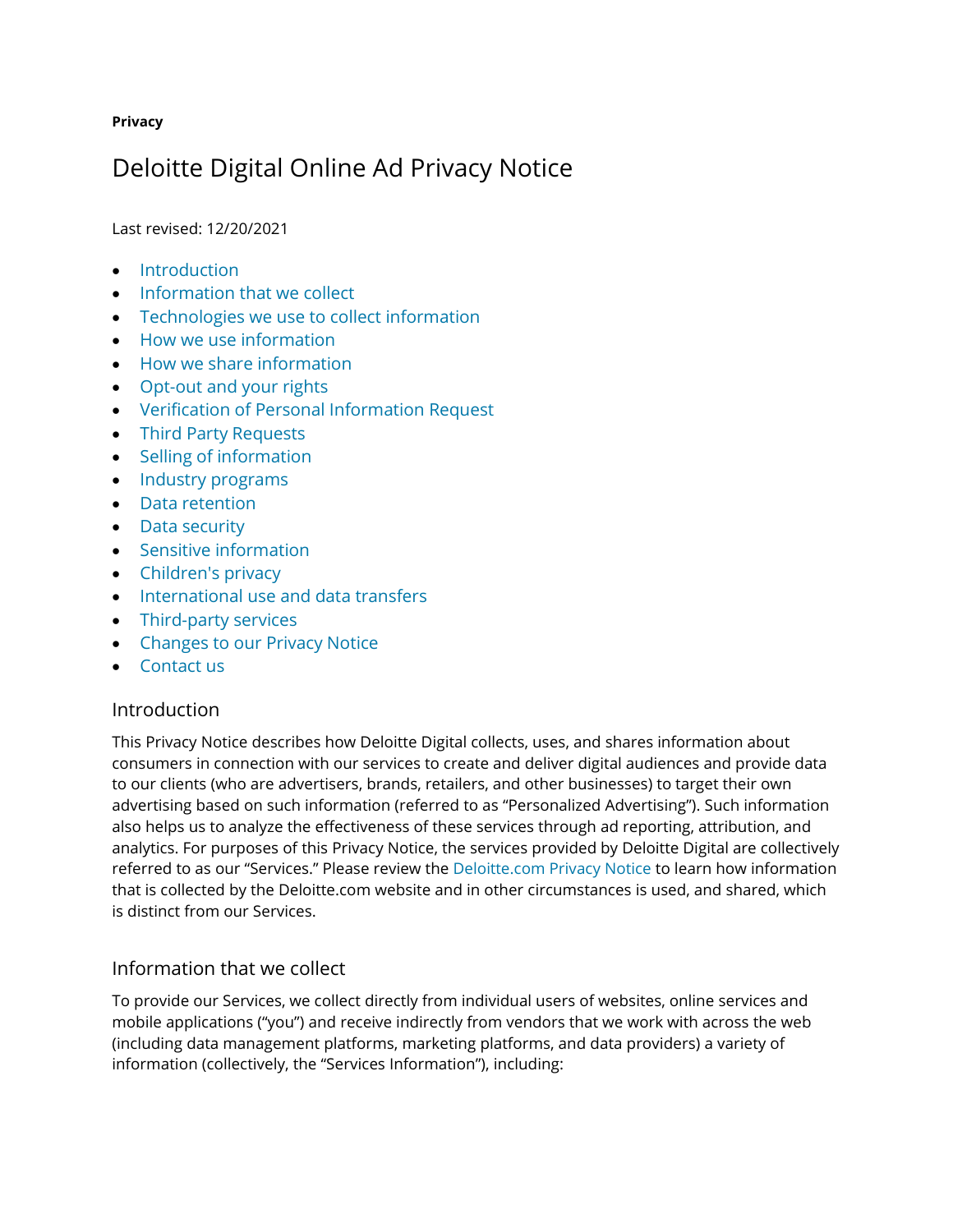- **Unique Identifiers.** We may collect unique user identifiers from your browsers or devices. This may include, for instance, a unique identifier associated with a cookie stored on your browser. It may also include a mobile advertising identifier associated with your mobile device, such as Apple's Identifier for Advertisers (IDFA) and Google's Advertising ID. For more details on how these technologies work, please see the section below regarding "Technologies We Use to Collect Information."
- **Online Activities.** Similarly, when you visit a website or use a mobile app that is provided by our client or our vendor, or a website or mobile app where our Services or our vendors' services are deployed, our or our vendors' tracking technologies or server logs may automatically collect information from your browser or device. This may include information such as your Internet Protocol ("IP") address (a unique number automatically assigned to your device that may be used to identify your device and infer your general location and other browsers or devices that you use), date and time, whether one of our cookies is already set on your browser, user-agent, browser type and version, the website or mobile application with which you are interacting, the website you visited before visiting the current website, search data, webpage information, and your interactions with our Services, clients, or vendors. We may also track what ads were served on websites and whether you interacted with those ads by clicking, closing the ads, opting out of tracking, or taking any other action.
- **Mobile Data.** Through our vendors that collect mobile app data and from mobile apps owned by our clients using our Services, we may access mobile app data. In such cases, we may collect information about your interactions with mobile apps and your in-app activities (including but not limited to your IP address, time-stamp information, and features that you use within the app), and information about your mobile device (including device type, handset name, operating system information, mobile identifiers such as Apple IDFA and Android Advertising ID, app-specific identifiers, and a list of the apps your device interacts with). Such data collection may include the tracking of in-app ads that were served and whether you interacted with those ads by clicking, closing the ads, opting out of tracking, or taking any other action.
- **Digital Audiences, Audience Segments, and Insights.** We may create and offer digital audiences, audience segments, and insights to our clients, based on your online activities, interactions with the ads that you see, and inferences about your likely commercial interests (including inferences about interests in non-sensitive health or wellness topics, such as diet, nutrition, exercise, beauty, and fitness). Our clients and vendors use this information to determine which ads you might be interested in and to personalize and analyze the effectiveness of their advertising. We use machine learning technologies to make these inferences and create digital audiences, segments, and insights, but our Services are not intended to be used to make any decisions that would have a legal or similarly significant effect on individuals.
- **Information from our Clients.** Our clients may provide us with information that they have collected regarding your previous transactions, relationships, or interactions with them or your visits to their websites or use of their mobile apps. This may include information about your offline transactions and activities with our clients, such as whether you have purchased products or services from them in the past, or other information that our clients maintain in their customer relationship management or similar marketing databases. Clients may also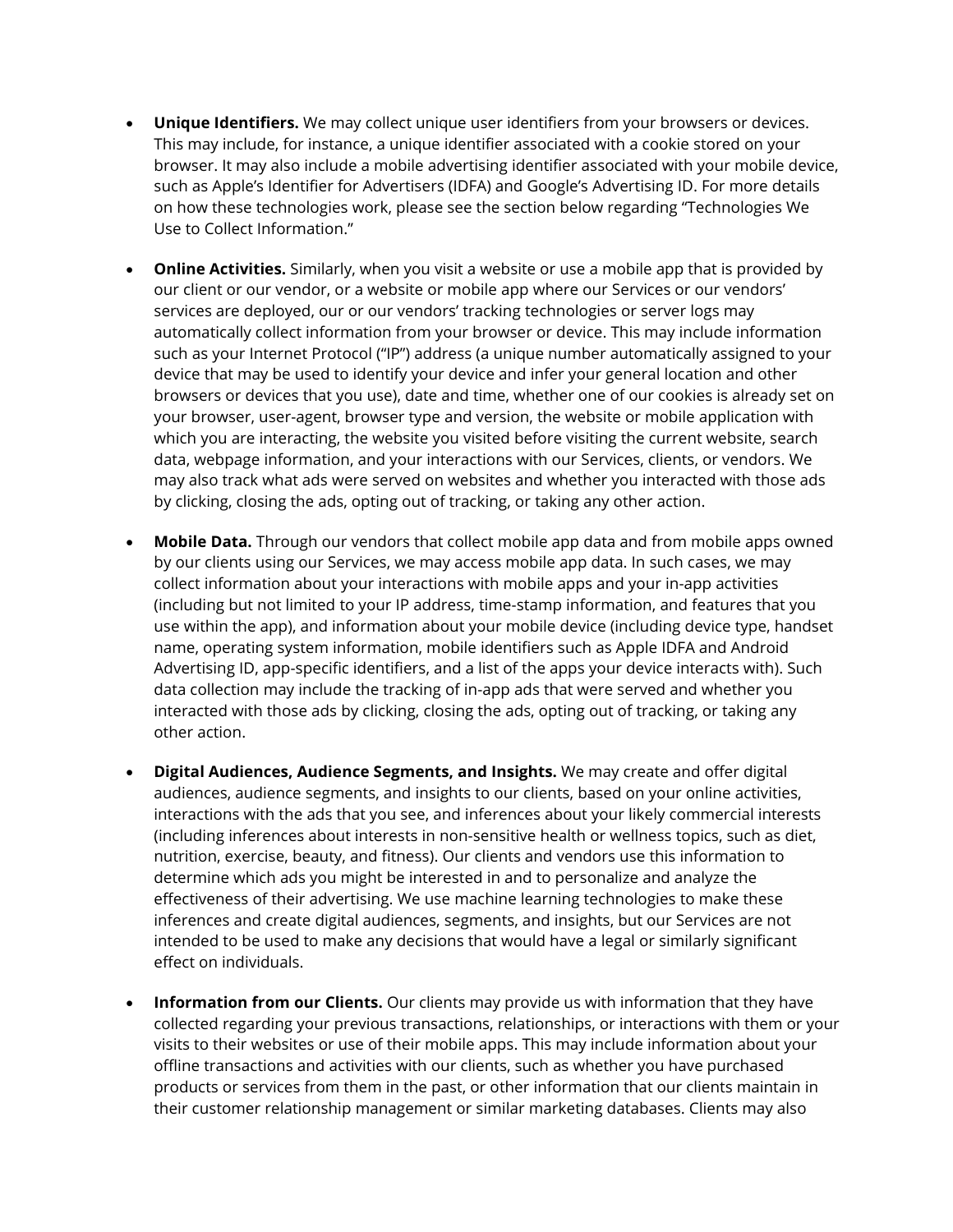provide us with additional information they have collected from third parties. We combine such client-provided information with other Services Information that we collect on third-party websites and mobile apps or from vendors, to provide our Services to the specific client who provided the information to us.

- **Information from our Vendors.** We receive information from our vendors regarding your online activity across websites, mobile apps, and linked devices over time, as well as demographic information.
- **Data Enhancement and Combination.** We may combine the Services Information listed above, or enhance it with other information that we obtain from vendors, to improve our Services. When we do this, we or our clients or vendors may use data "hashing" and other methods to match data while obfuscating certain types of information, such as email addresses or other personal identifiers, used to match the data.

#### Technologies we use to collect information

We and our clients and vendors collect and share the types of information described above using server logs, server-to-server transfers, cookies, beacons, client-side script (JavaScript), mobile advertising identifiers, software development kits ("SDKs"), tag management systems, cross-device linking, and similar online tracking technologies.

- **Server Logs.** We automatically receive and record certain information from your computer (or other device) and your browser. To obtain such information, we may use server logs or apps that recognize your computer or device and collect information about its online and mobile app activity.
- **Cookies and Beacons.** Cookies are small data files containing a string of characters, such as a unique browser identifier. Cookies are stored on your computer or other device and act as unique identifiers of your device or browser. Our servers may send your device a cookie when you visit our clients' and vendors' websites, or are served an ad by one of our clients. A beacon or tag (also commonly known as a tracking pixel, pixel tag, or script) is a line of HTML or block of JavaScript code that is embedded into a website or third-party ad server that allows your computer to communicate with a company's servers. For example, it may be an invisible 1x1 pixel image that is placed on certain web pages. When you access web pages or services where a beacon is deployed, the beacon may generate a record of the visit and permit us, our clients, or our vendors to set or read cookies. Beacons are used in combination with cookies to track online activities. We, alone or with our clients and vendors, may use cookies to, among other things, understand when you visit the websites of our clients or vendors, track trends and online activities, and collect information about how you use our clients' or vendors' websites or interact with the advertising activities of our clients, vendors, or other companies.
- **Mobile Advertising IDs and SDKs.** We may use or work with clients and vendors who use mobile SDKs to collect information, such as mobile identifiers (e.g., IDFAs and Android Advertising IDs), and information related to how mobile devices and their users interact with our Services or the mobile apps that use our Services. The data is accessed via data connectors (sometimes referred to as SDKs) embedded within those apps. An SDK is a snippet of code that mobile app developers can include in their mobile apps to enable ads to be shown, data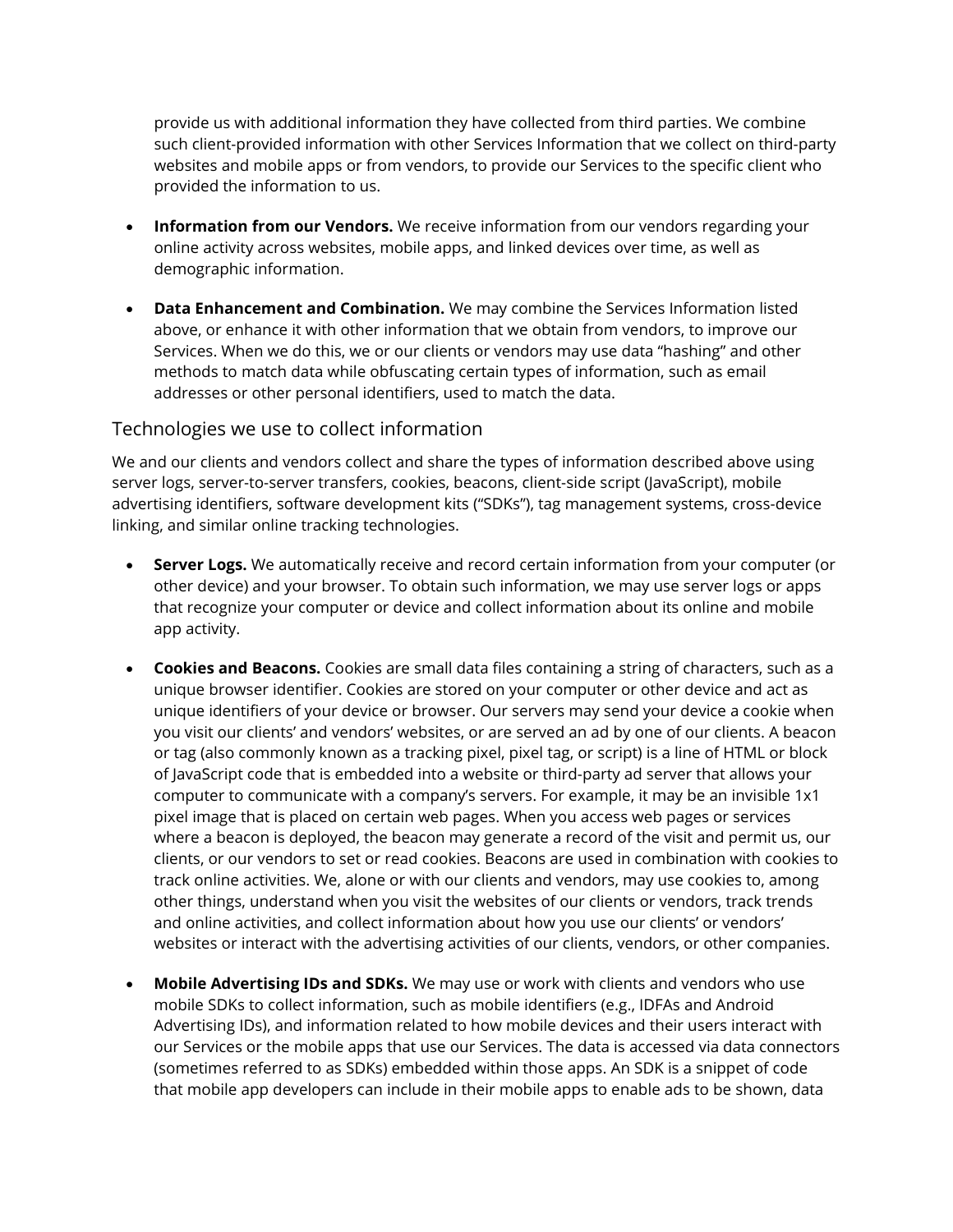to be collected, and related services to be implemented. We may use this technology, for instance, to personalize advertising across websites and mobile apps or to analyze or measure certain advertising through mobile apps and browsers based on information associated with your mobile device.

- **Cross-Device Linking.** We receive information from our vendors regarding how a particular computer, browser, or mobile device may be linked to other computers, browsers, or mobile devices used by the same person or household (including the cookie IDs and mobile advertising IDs that seem to be related to the cookie ID or mobile advertising IDs on the device being used).
- **Server-to-Server Transfers.** We may send or receive information from our clients or vendors through server-to-server transfers. Server-to-server connections allow companies to efficiently transfer information directly between each other.

As described in How we share information, we and our clients or vendors may use the above technologies (sometimes, in combination with each other or other data such as IP addresses or hashed data) to coordinate identifiers across platforms, browsers, or devices, to more efficiently analyze or personalize advertising.

#### How we use information

We use the Services Information for a variety of purposes, including:

- **Provision of the Services.** We use the Services Information to provide our Services. For instance, we use the Services Information to enable our clients to better tailor digital advertising on websites and in mobile apps to their own customers and prospective customers. To do this, we may use unique identifiers that enable our Services, as described above, and we may work with our clients and vendors to do so.
- **Creation and Sharing of Digital Audiences, Audience Segments, and Insights.** We use the Services Information to create digital audiences, audience segments, and insights, as described above, which may then be used by us, our clients or our vendors to tailor advertising, marketing, and other services, or their own products or services or the products and services of others. For example, if you visit a website about outdoor gear or travel, we may help our clients send targeted ads to you regarding outdoor gear, flights, or travel. We also may create data models that indicate that many people with similar attributes to you (based on general location inferred from IP address or online activities) seem to like the outdoors and travel, and our clients may then send them ads regarding outdoor gear, flights, or travel, based on that same model.
- **Cross-Device Linking.** We use Services Information that we receive from our vendors to understand the probability and nature of connections between devices, including to understand which computers, browsers, or mobile devices are likely owned or used by the same person or household (e.g., computers, browsers, or mobile devices that are linked to the current device being used) for the purpose of helping our clients personalize advertising and measure the effectiveness of their advertising across linked devices.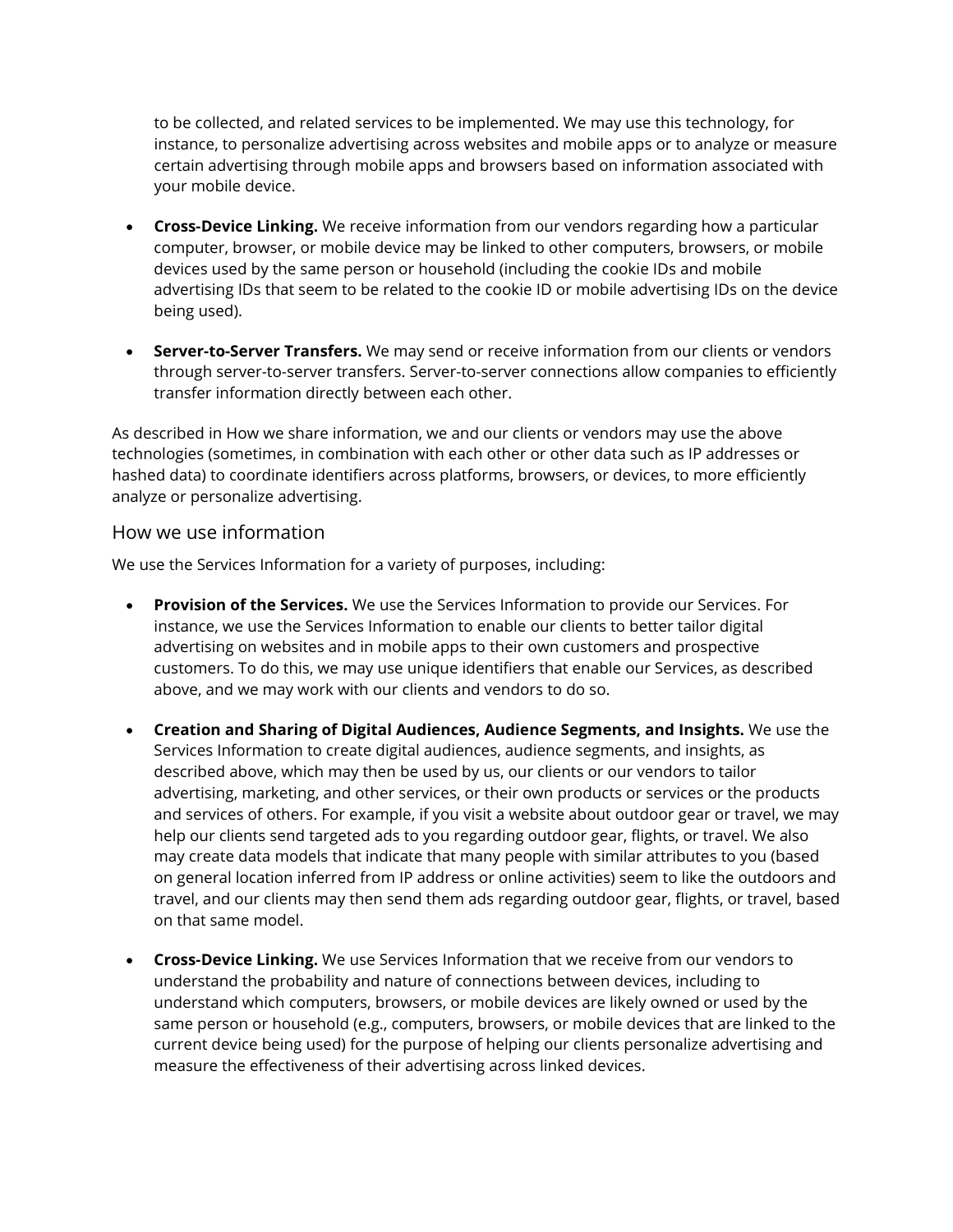- **Ad Delivery, Reporting, Attribution, and Analytics.** We use Services Information to provide insights, facilitate ad delivery, and provide advertising-related services to clients and vendors, including attribution, statistical reporting, traffic analysis, analytics, optimization of ad placements, ad performance, reach and frequency metrics (e.g., frequency capping), security and fraud prevention, billing, and logging the number and type of ads served on a particular day to a particular website, application, or device.
- **Improving the Services.** We use Services Information to improve the Services and to create new products and services.
- **Compiling Aggregated Information.** We use Services Information to build aggregated insights about marketing and Services trends for our own internal use, including research and development, and to report such trends to third parties, such as our vendors, clients, prospective clients, or the media.
- **Legal purposes.** For legal or other necessary purposes, including as described below.

#### How we share information

To provide our Services, we share information in a variety of circumstances, including:

- **Clients and Vendors.** We share Services Information with our clients and vendors as necessary to provide the Services to our clients, for the purposes described in this Privacy Notice. These clients and vendors may use the information that we provide them to improve and measure the effectiveness of their own advertising, offerings, and services or products.
- **Syncing Information across Platforms or Services.** We may share Services Information (including the digital audiences, audience segments, or insights that we create) with our vendors so that they can offer or provide our Services to their own customers through their platforms or services. This may be done by syncing our cookie IDs or mobile advertising IDs with those cookie IDs or mobile advertising IDs used by our vendors. Likewise, we may obtain information from our vendors, such as unique identifiers and associated information, that allows us to sync the IDs as described above, provide clients with information from vendors, or improve our Services.
- **Service Providers.** We may use third-party service providers to help us manage and improve the Services. These service providers may collect and use your information to assist us in achieving the purposes discussed in this Privacy Notice. For example, we may use service providers to perform data storage, processing, or analytics services for us.
- **Aggregated Information.** We may share aggregated information about the Services, such as by publishing or sharing reports with third parties about marketing trends or trends in the usage of the Services.
- **Legal Purposes.** We may disclose your information to law enforcement, regulatory or other government agencies, or to other third parties, in each case to comply with legal, regulatory, or national security obligations or requests, or to establish, protect, or exercise our legal rights or defend against legal claims.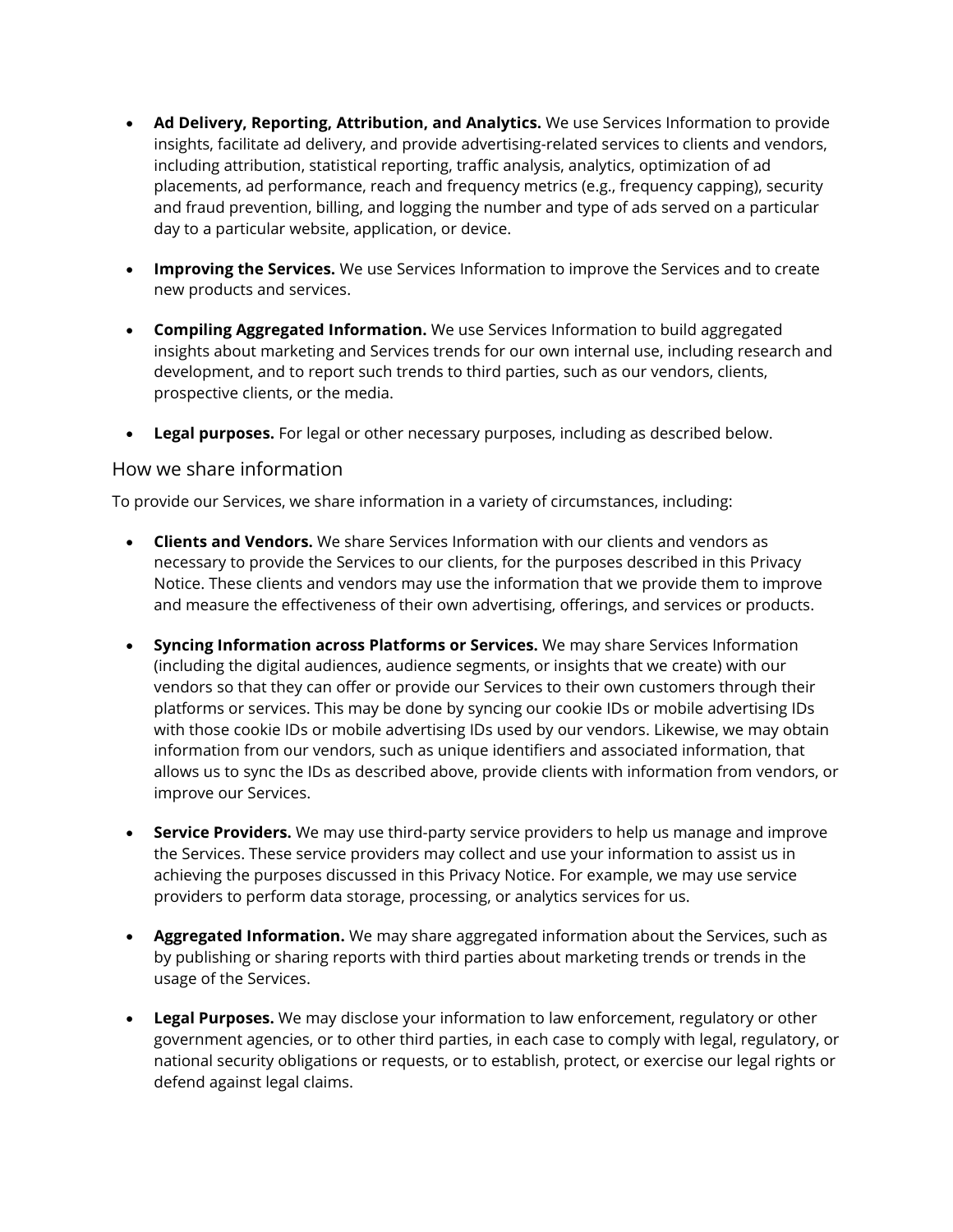• **Corporate Transactions.** We may share your information with third parties to facilitate (including in connection with due diligence) the merger, acquisition, sale, financing, securitization, insuring, assignment, bankruptcy, reorganization or liquidation, or other disposal of all or part of our business or assets.

Any Services Information that we have referenced above under "Information that we collect" may be disclosed or sold to the third parties identified in this section for the purposes set forth herein.

# Opt-out and your rights

• **Opting-Out of our data tracking and personalized advertising services** You may opt-out of Deloitte Digital's data tracking and Personalized Advertising in web browsers, mobile apps, and across linked devices and thereby request that your Services Information not be sold by following the instructions below.

Please note that mobile apps and web browsers operate with different identifiers, even though they may be used on the same device, and different web browsers on the same computer have independent identifiers. Accordingly, the opt-out will apply only to the specific browser or mobile device from which you opt-out (and to certain data collected or used on linked devices, as discussed below under "Opt-out of Cross-Device Linking"), and you will need to opt-out separately on all of your browsers and mobile devices. If you delete or reset your cookies or mobile identifiers, change browsers, or use a different device, any opt-out cookie or tool may no longer work, and you will need to opt-out again.

• **Web Browser Opt-Out.** To opt-out of Deloitte Digital's data tracking and Personalized Advertising on your current web browser, please click here: [privacy.xspadvertising.com/opt/out.](https://privacy.xspadvertising.com/opt/out)

To opt-out of other companies' personalized advertising practices, please visit the [optout.aboutads.info,](http://optout.aboutads.info/) [optout.networkadvertising.org,](http://optout.networkadvertising.org/) and [www.youradchoices.ca/choices](http://www.youradchoices.ca/choices) (for Canadian users). To help preserve the choices that you make on [optout.aboutads.info,](http://optout.aboutads.info/) you can also install the Digital Advertising Alliance's "Protect My Choices" extension that is available at [www.aboutads.info/PMC.](http://www.aboutads.info/PMC)

- **Mobile Application Opt-Out.** To opt-out of Deloitte Digital's data tracking and Personalized Advertising in mobile apps, you can adjust the advertising preferences on your mobile device. For example:
	- In iOS 7+, visit Settings > Privacy > Advertising > Limit Ad Tracking.
	- In Android, visit Settings > Google > Ads > Opt-out of interest-based ads or Opt-out of Personalized Advertising.

You can also opt-out of personalized advertising in mobile apps for companies that participate in the Digital Advertising Alliance's AppChoices tool by downloading AppChoices at [www.aboutads.info/appchoices](http://www.aboutads.info/appchoices) and following the instructions in the app. For more information about opting out on mobile devices, please see [www.networkadvertising.org/mobile-choice.](https://www.networkadvertising.org/mobile-choice)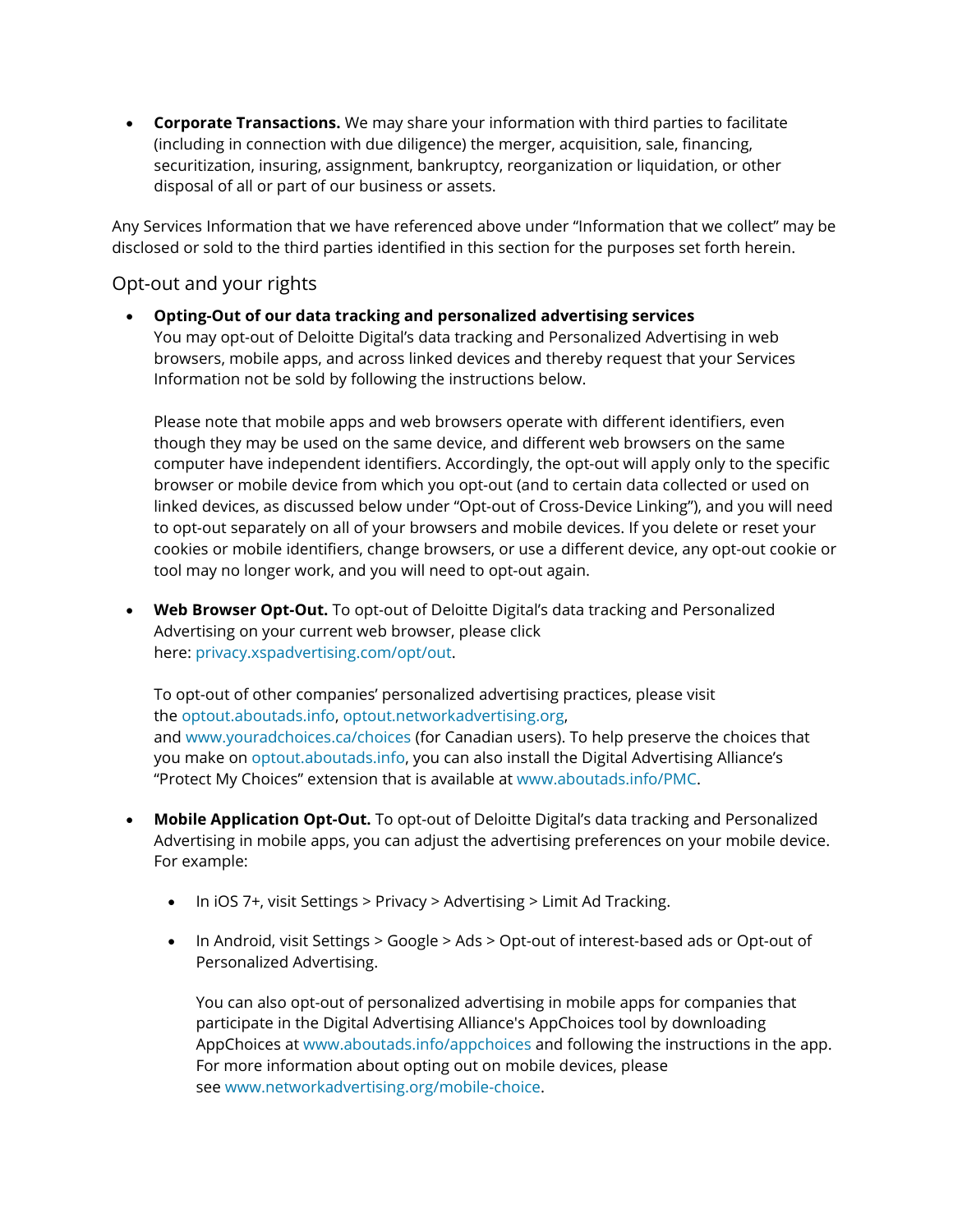• **Opt-out of cross-device linking:** Exercising the opt-out choices in web browsers and mobile apps described above will stop us from: (1) using for Personalized Advertising purposes information collected from the browser or mobile device from which you opt-out on other, linked browsers or mobile devices; (2) using for Personalized Advertising purposes information collected on other, linked browsers or mobile devices on the browser or mobile device from which you opt-out; and (3) sharing information collected on the browser or mobile device from which you opt-out with unaffiliated third parties for Personalized Advertising purposes.

Opting out does not mean you will block online advertising altogether or see fewer ads. It simply means that the advertising that you see will not be personalized for you. Future advertising may be served based on the website you are visiting or your current search, or they may be randomly placed.

Our Services do not respond to browser Do Not Track signals at this time.

#### • **Your Privacy Rights**

Depending on the jurisdiction in which you are located, you may have the right to request that we modify, delete, or stop processing your Services Information, and you may also have the right to request that we provide the following information regarding the Services Information we hold about you:

- The categories and/or specific pieces of Services Information we collected
- The categories of sources from which Services Information is collected
- The business or commercial purpose for collecting or selling Services Information
- The categories of third parties with whom we shared Services Information
- The categories of Services Information we sold about you and the categories of third parties to whom the Services Information was sold

To exercise any of your rights under applicable law described above regarding your personal information, please complete our [Personal Information Request Form](https://datasubject.deloitte.com/) or call us at this toll-free number +1-844-919-0711. When calling us, please provide your full name, mailing address, email address and information about the type of specific request.

Applicable laws may also give you the right to lodge a complaint with a local supervisory authority related to this Privacy Notice.

We will not discriminate against you for exercising any of your rights with respect to your Services Information.

Annual personal information request metrics are available [here.](https://www2.deloitte.com/content/dam/Deloitte/us/Documents/about-deloitte/us-about-consumer-personal-information-request-metrics.pdf)

#### Verification of Personal Information Request

For certain personal information requests, we must first verify your identity before processing your request. To do so, we may ask you to provide us with your full name, contact information, and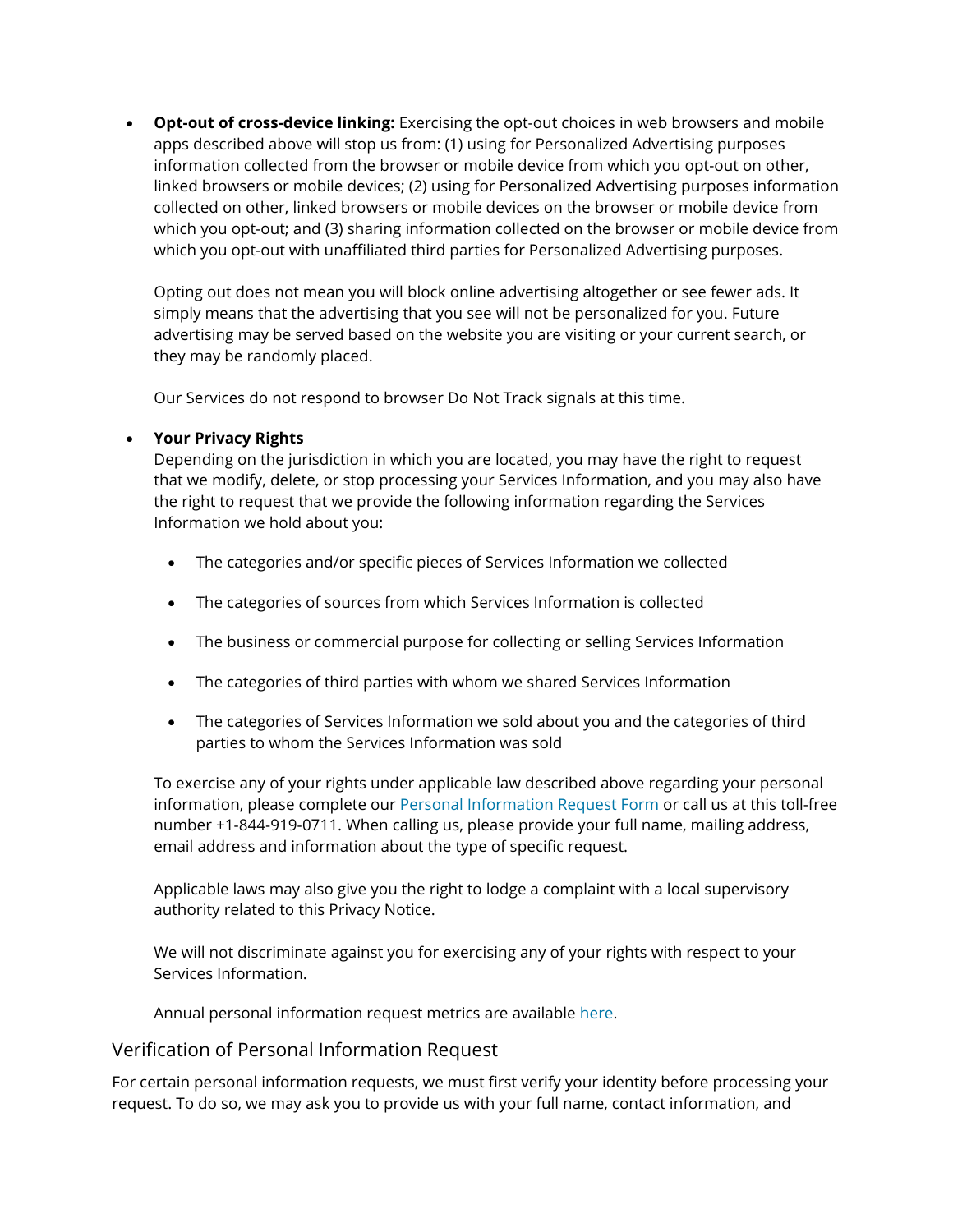relationship to Deloitte. Depending on your request, we may ask you to provide additional information. Once we receive this information, we will then review it and determine whether we are able to match it to the information Deloitte maintains about you to verify your identity.

# Third Party Requests

If you are submitting a personal information request on behalf of someone other than yourself, please contact us at [DataSubjectRequest@deloitte.com](mailto:DataSubjectRequest@deloitte.com) and include proof that you are authorized to make the request. This may be in the form of a written authorization signed by the person whom you are acting on behalf of or a valid power of attorney.

# Selling of information

Depending on the jurisdiction in which you are located, you may also have the right to request that we not sell Services Information we hold about you. To do so, please visit our [Do Not Sell My](https://www2.deloitte.com/us/en/legal/do-not-sell-my-personal-information.html)  [Personal Information](https://www2.deloitte.com/us/en/legal/do-not-sell-my-personal-information.html) web page.

# Industry programs

We participate in the self-regulatory program of the Digital Advertising Alliance ("DAA") in the United States and adhere to extent applicable to the Self-Regulatory Principles of the DAA. For more information about the DAA and to learn more about the "Ad Choices" icon, visit [www.aboutads.info.](http://www.aboutads.info/) We also participate in the self-regulatory program of the Digital Advertising Alliance of Canada ("DAAC") and adhere to the extent applicable to the DAAC Self-Regulatory Principles for Online Behavioural Advertising and related guidance. For more information on the DAAC, please visit [youradchoices.ca.](http://youradchoices.ca/)

## Data retention

We may retain the information we collect for as long as reasonably necessary for our legitimate business purposes, to fulfill the purposes described in this Privacy Notice, or as required by law. However, we retain most of the Services Information used for Personalized Advertising or ad delivery and reporting for 24 months from the date it was collected.

## Data security

We have in place reasonable commercial standards of technology and operational security to protect the Services Information from unauthorized access, disclosure, alteration or destruction.

## Sensitive information

Our Services are not intended to be used to collect information that we consider sensitive without your affirmative express consent to such collection or use. We consider the following types of information to be sensitive: (i) health data, including insurance plan numbers, information about any past, present, or potential future health or medical conditions or treatments, including genetic, genomic, and family medical history, based on, obtained, or derived from pharmaceutical prescriptions or medical records, or similar health or medical sources that provide actual knowledge of a condition or treatment (e.g., if the source is sensitive), or information, including inferences, about sensitive health or medical conditions or treatments, including, but not limited to, all types of cancer, mental health-related conditions, and sexually transmitted diseases (e.g., if the condition or treatment is sensitive regardless of the source); (ii) financial account information; (iii) Social Security numbers or other government-issued identifiers; and (iv) precise location (e.g., stored